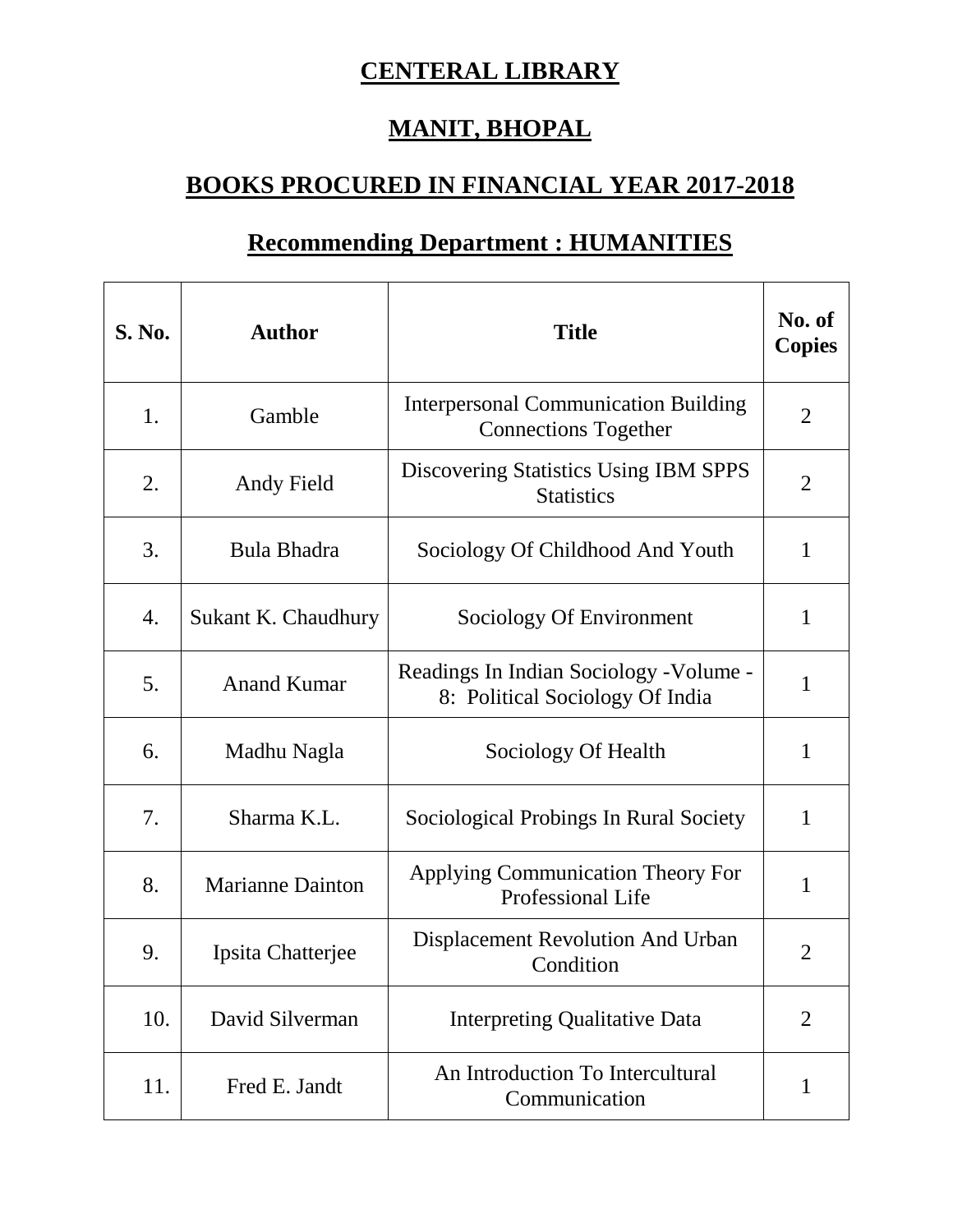| <b>S. No.</b> | <b>Author</b>          | <b>Title</b>                                                                                  | No. of<br><b>Copies</b> |
|---------------|------------------------|-----------------------------------------------------------------------------------------------|-------------------------|
| 12.           | Afsaneh Nahavandi      | <b>Organizational Behavior</b>                                                                | 5                       |
| 13.           | Johnson                | <b>Organizational Ethics</b>                                                                  | 2                       |
| 14.           | Canavor                | <b>Business Writing Today</b>                                                                 | $\mathbf{1}$            |
| 15.           | R.E. Schumacker        | Using R With Multivariate Statistics                                                          | $\overline{2}$          |
| 16.           | <b>Robert Dingwall</b> | The Sage Handbook Of Research<br>Management                                                   | 1                       |
| 17.           | <b>Stuart Farthing</b> | Research Design In Urban Planning                                                             | 2                       |
| 18.           | <b>Autumn Edwards</b>  | The Communication Age                                                                         | $\mathbf{1}$            |
| 19.           | Kelly M. Quintanilla   | <b>Business And Professional</b><br>Communication                                             | $\mathbf{1}$            |
| 20.           | William E. Wagner      | <b>Using IBM SPSS Statistics For Research</b><br><b>Methods And Social Science Statistics</b> | $\overline{2}$          |
| 21.           | Andy Field             | An Adventure In Statistics                                                                    | $\overline{2}$          |
| 22.           | Adrian Holliday        | Doing & Writing Qualitative Research                                                          | $\overline{2}$          |
| 23.           | M.S. Remland           | Nonverbal Communication In Everyday<br>Life                                                   | 1                       |
| 24.           | David Silverman        | <b>Qualitative Research</b>                                                                   | 2                       |
| 25.           | Singh                  | Principles And Practice Of Management<br>And Organizational Behaviour                         | 5                       |